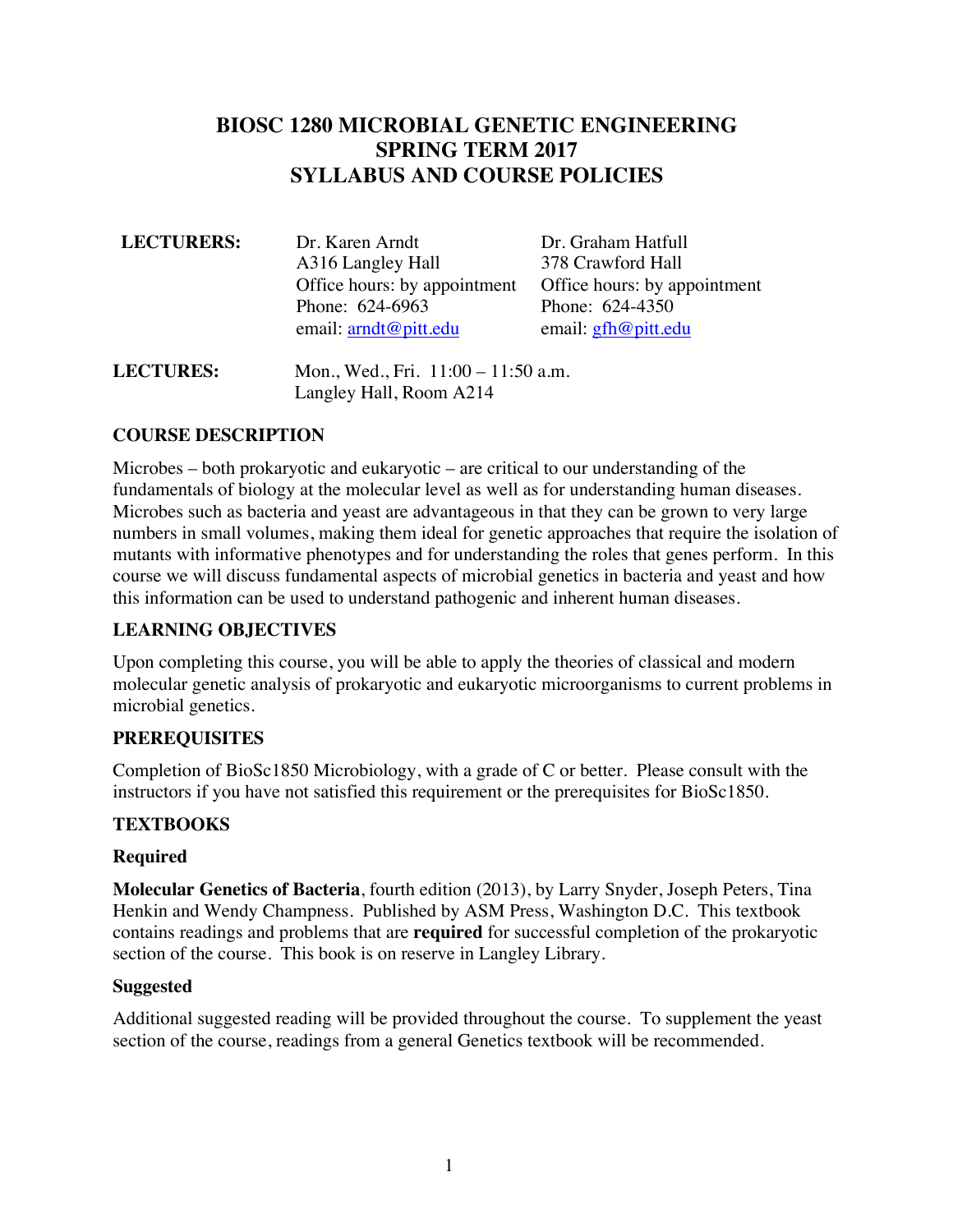### **COURSE EXPECTATIONS AND REQUIREMENTS**

**Assignments**: Regularly throughout the course, you will be given scientific papers to read. You will be required to write a brief synopsis of either the whole paper or a component (as instructed). In addition, you will periodically receive problems sets to test your mastery of the material.

**Attendance**: Attendance at all lectures is critical to success in the course.

**Participation**: You are expected to participate in class discussions of both lecture material and assignments.

#### **EXAMINATIONS**

There will be a total of three examinations. The first two are **midterm exams** given during regular class meetings and will primarily focus on the material covered since the beginning of class or the prior exam. The **final exam** will be given on Saturday, April 29, 2017 at 10:00 until 11:50 am. **The Final Exam will include material from the entire course.** If you are not able to be present for any one of the exams, you must notify the instructors prior to the exam in writing.

### **GRADING**

Your **final grade** will be based on the **two mid-term exams, one comprehensive final exam**, **homework assignments, and participation in class discussion**. Each mid-term exam will contribute 100 points, the final exam will contribute 200 points and take home assignments will contribute 60 points to your final grade. Participation in class discussion is worth a total of 40 points. Each exam will contain multiple-choice, true-or-false, short answer, and long answer questions.

**Make-up Policy**: Make-up exams will only be provided if a legitimate excuse is given for missing an exam; specific arrangements should be made with the instructors prior to the scheduled exam. A doctor's notice is required for a medical excuse.

#### **UNIVERSITY POLICIES:**

#### **Academic Integrity**

Cheating/plagiarism will not be tolerated. Students suspected of violating the University of Pittsburgh Policy on Academic Integrity, from the February 1974 Senate Committee on Tenure and Academic Freedom reported to the Senate Council, will be required to participate in the outlined procedural process as initiated by the instructor. A minimum sanction of a zero score for the quiz or exam will be imposed.

View the complete policy at www.cfo.pitt.edu/policies/policy/02/02-03-02.html.

#### **Disability Services**

If you have a disability for which you are or may be requesting an accommodation, you are encouraged to contact both your instructor and the Office of Disability Resources and Services, 140 William Pitt Union, 412-648-7890/412-624-3346 (Fax), as early as possible in the term. Disability Resources and Services will verify your disability and determine reasonable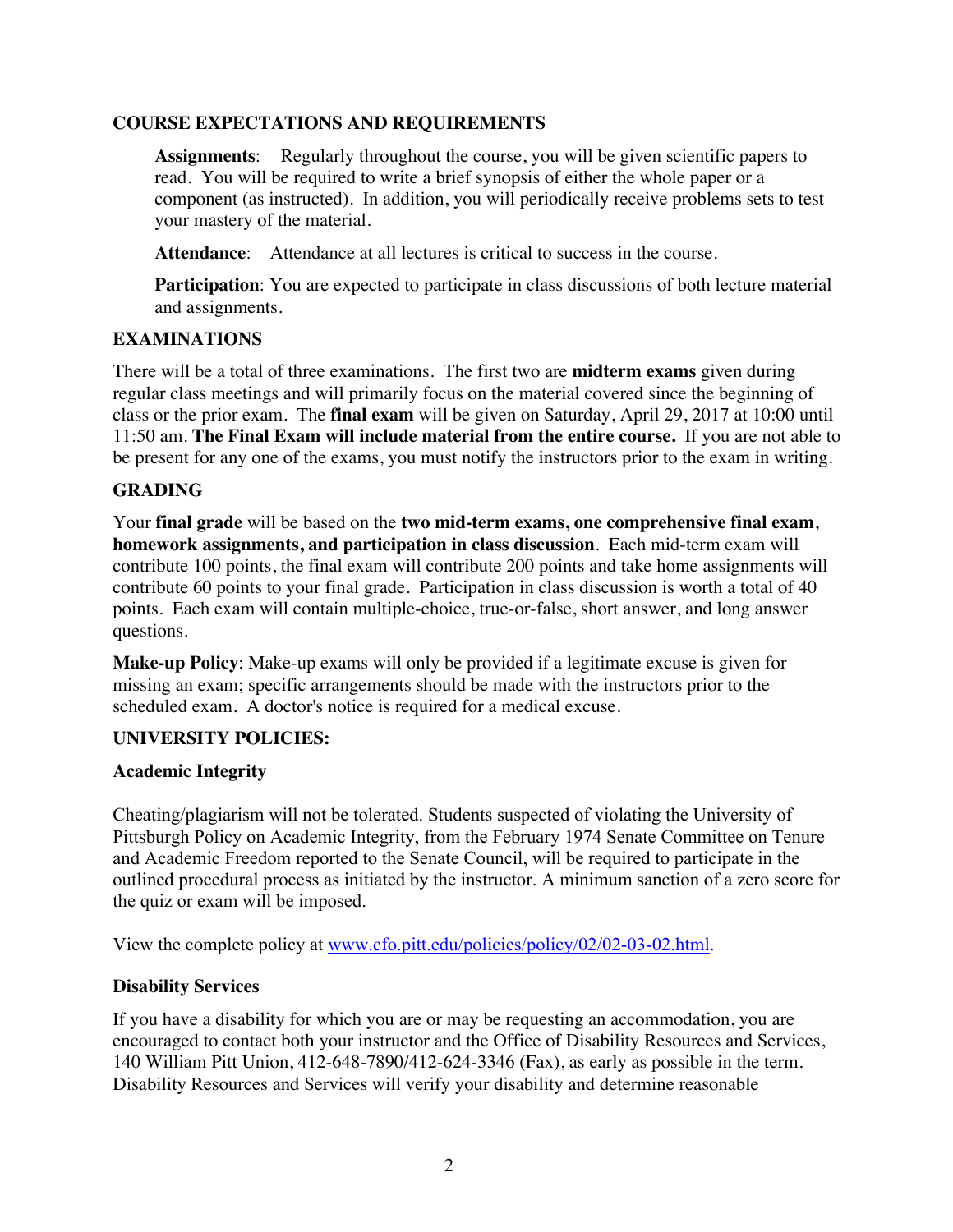accommodations for this course. For more information, visit www.studentaffairs.pitt.edu/drsabout.

## **Copyright Notice**

Course materials may be protected by copyright. United States copyright law, 17 USC section 101, et seq., in addition to University policy and procedures, prohibit unauthorized duplication or retransmission of course materials. See Library of Congress Copyright Office and the University Copyright Policy.

## **Statement on Classroom Recording**

To ensure the free and open discussion of ideas, students may not record classroom lectures, discussion and/or activities without the advance written permission of the instructor, and any such recording properly approved in advance can be used solely for the student's own private use.

## **E-mail Communication Policy**

Each student is issued a University e-mail address (*username@pitt.edu*) upon admittance. This email address may be used by the University for official communication with students. Students are expected to read e-mail sent to this account on a regular basis. Failure to read and react to University communications in a timely manner does not absolve the student from knowing and complying with the content of the communications. The University provides an e-mail forwarding service that allows students to read their e-mail via other service providers (e.g., Hotmail, AOL, Yahoo). Students that choose to forward their e-mail from their pitt.edu address to another address do so at their own risk. If e-mail is lost as a result of forwarding, it does not absolve the student from responding to official communications sent to their University e-mail address. To forward e-mail sent to your University account, go to http://accounts.pitt.edu, log into your account, click on *Edit Forwarding Addresses*, and follow the instructions on the page. Be sure to log out of your account when you have finished. (For the full E-mail Communication Policy, go to www.bc.pitt.edu/policies/policy/09/09-10-01.html.)

## **Turnitin**

Students agree that by taking this course all required papers may be subject to submission for textual similarity review to Turnitin.com for the detection of plagiarism. All submitted papers will be included as source documents in the Turnitin.com reference database solely for the purpose of detecting plagiarism of such papers. Use of Turnitin.com page service is subject to the Usage Policy and Privacy Pledge posted on the Turnitin.com site.